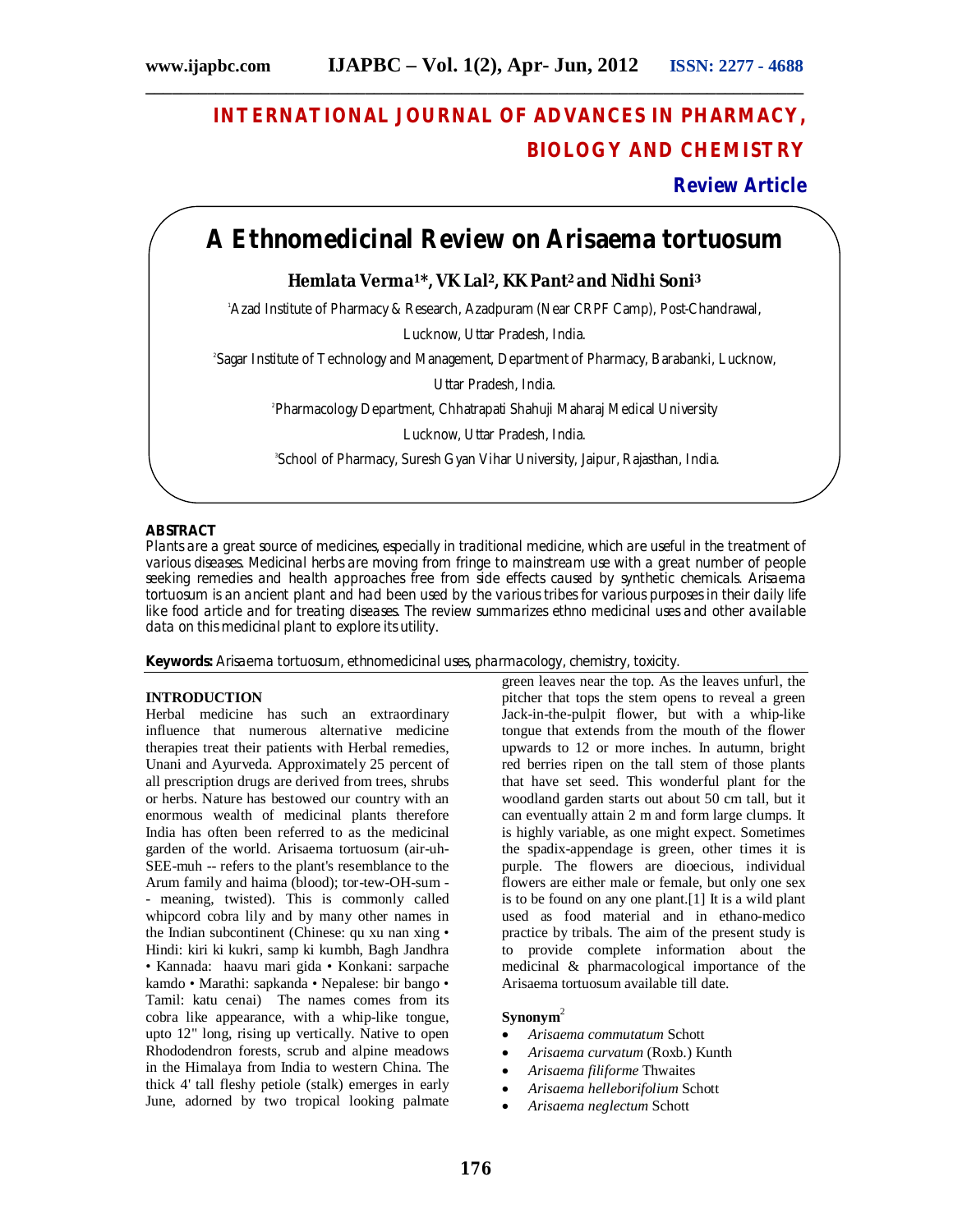**\_\_\_\_\_\_\_\_\_\_\_\_\_\_\_\_\_\_\_\_\_\_\_\_\_\_\_\_\_\_\_\_\_\_\_\_\_\_\_\_\_\_\_\_\_\_\_\_\_\_\_\_\_\_\_\_\_\_\_\_\_\_\_\_\_\_\_\_\_\_\_\_\_\_\_**

- *Arisaema sivadasanii* Yadav, Patil & Janarthanam
- *Arisaema steudelii* Schott
- *Arisaema tortuosum* var. *curvatum* (Roxb.) Engl.
- *Arisaema tortuosum* var. *helleborifolium* (Schott) Engl.
- *Arisaema tortuosum* var. *Neglectum* (Schott) Fisch.
- *Arisaema tortuosum* var. *steudelii* (Schott) Engl.
- *Arisaema wightii* Hook.f.
- *Arum curvatum* Roxb.
- *Arum tortuosum* Wall.

## **Classification**<sup>3</sup>

*Arisaema tortuosum* (Wall.) Schott Kingdom *Plantae* – Plants Subkingdom *Tracheobionta* – Vascular plants Superdivision *Spermatophyta* – Seed plants Division *Magnoliophyta* – Flowering plants Class *Liliopsida* – Monocotyledons Subclass *Arecidae* Order *Arales* Family *Araceae* – Arum family Genus *Arisaema* Mart. – Jack in the pulpit Species *Arisaema tortuosum* (Wall.) Schott – arisaema

## **Natural habitat**

It is probably the most common species of Arisaema from our part of the world. In its natural habitat it is found growing in a wide range of climatic zones ranging from the warm foothills right up to cold, winter frost areas. It inhabits lightly shaded woods and also sunny hill slopes growing along with other shrubs and grasses. Found in Forests, shrubberies and open slopes to 3000 metres<sup>4</sup>. Moist shady places at elevations of 1500 - 2200 metres in Nepal<sup>5</sup>. It ranges entire subhimalayan belt of Northern India and to Northeast India and China

#### **Cultivation**

It prefers a cool peaty soil in the bog garden, woodland garden or a sheltered border in semishade<sup>6, 7</sup>. Prefers a loamy or peaty soil and will tolerate a sunny position if the soil is moist but not water-logged and the position is not too hot or exposed  $8, 7$ . Plants are not very hardy outdoors in Britain and are normally best if given protection<sup>8</sup>. However, they can succeed outdoors in the milder areas of the country if the tubers are planted about 20cm deep<sup>7</sup>. Plants require protection from slugs<sup>7</sup>. Most species in this genus are dioecious, but they are sometimes monoecious and can also change sex from year to year. This species usually bears either monoecious or all male flowers<sup>9</sup>.

#### **Propagation Methods**

By dividing rhizomes, tubers, corms or bulbs (including offsets)

From seed; winter sow in vented containers, cold frame or unheated greenhouse

From seed; sow indoors before last frost

From seed; germinate in a damp paper towel

Seed - best sown as soon as it is ripe in a shady position in a cold frame. Stored seed remains viable for at least a year and can be sown in spring in the greenhouse but it will probably require a period of cold stratification. Germination usually takes place in 1 - 6 months at 15°c. When large enough to handle, prick the seedlings out into individual pots and grow them on in light shade in the greenhouse for at least a coupe of years until the corms are more than 20mm in diameter. Plant out into their permanent positions whilst they are dormant. Division of tubers when the plant dies down in late summer<sup>6</sup>.

#### **Ethanomedicinal uses**

#### **Ethanomedico practice by the indigenous people of Kumaun Himalaya region of Uttarakhand,**   $\mathbf{India}^{10}$

(Plant part-Herb/ Whole herb)

Herb used to cure various ailments related to digestive tract like constipation, indigestion, abdominal pain and dysentery. It showed antinematodal activities and also used treat bone fracture.

## **Ethanomedico practice by the newar community of pharping village of Kathmandu District,**   $N$ epal<sup>11</sup>

(Plant part-Rhizome) Rhizome in raw/liquid form used as anthelmintic.

## **Ethanomedico practice by peoples of Paderu division of Visakhapatnam district, A.P, India**<sup>12</sup> (Plant part-Root)

Root is used for boils and dysentery

## **Ethanomedico practice by peoples from Tribal Area of Rajasthan (India)**<sup>13</sup>

(Plant part-Tuber)

Paste of the tuber in applied over the wound caused by snake – bite to check poisonous effect.

In case of abscess in the neck, dried powder of tuber is applied over the neck. It helps in early healing.

The decoction of tuber is given to animals for early recovery of fractured bone.

Also act as antinematodal

#### **Ethanomedico practice by peoples from Bhilla tribe of Maharastra**<sup>14</sup>

(Plant part-Tuber)

For hair follicle infection tuber paste is applied twice a day till relief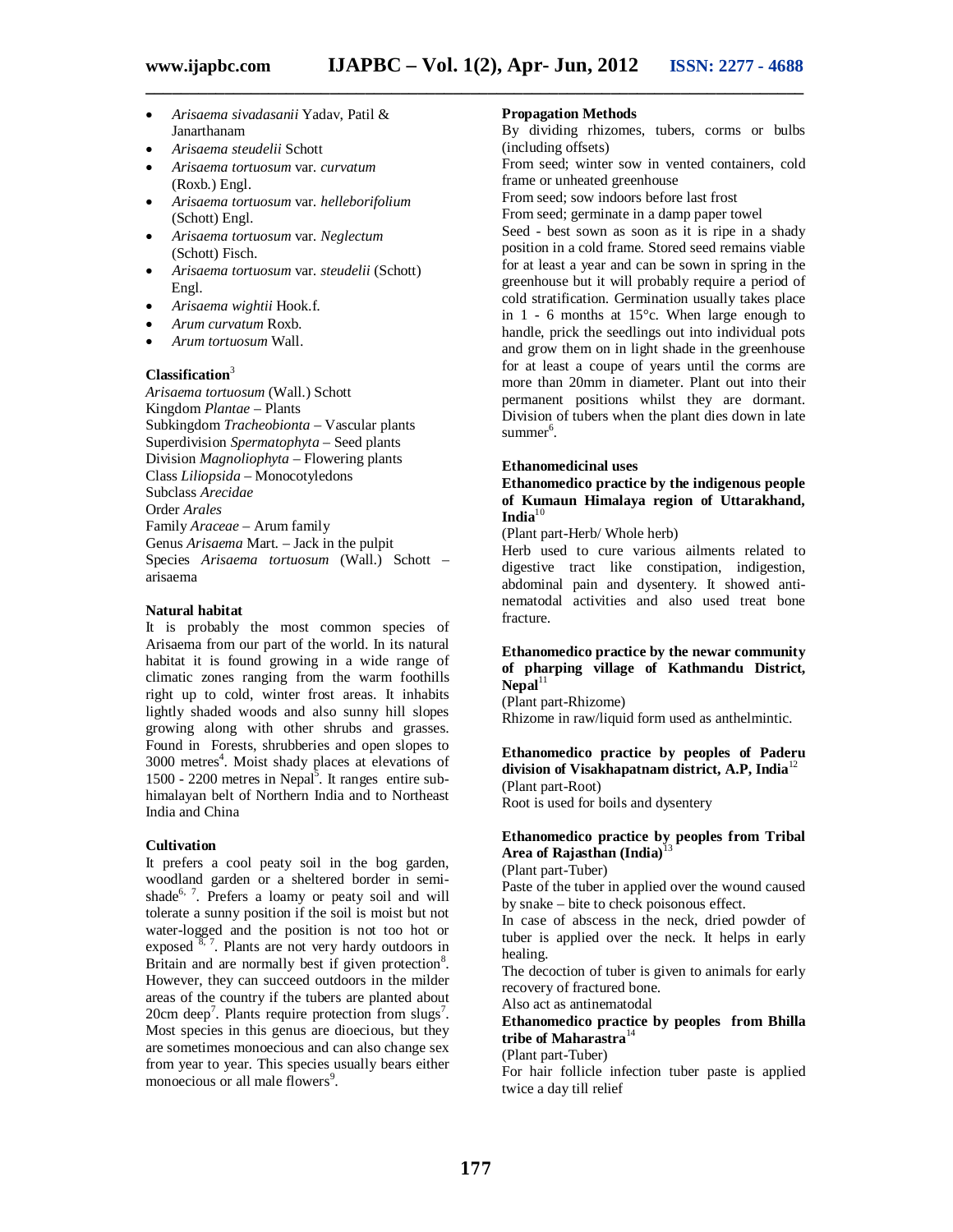## **Ethanomedico practice by peoples from Karbi tribe of Karbi Anglong district Assam**<sup>15</sup>

(Plant part-Tuber and Fruit)

For piles 50 gm tuber boiled and taken with rice, twice daily for a month.

Roasted fruit and boiled tuber with salt is used as vegetable.

#### **Ethanomedico practice by peoples from South Waziristan, Pakistan**<sup>16</sup>

(Plant part-Leaves)

Ten gm leaves are fried in 100 gm of animal ghee (Asli ghee, or butter) a preparation called Dardama. A teaspoonful of this recipe is taken at lunch and dinner to treat rheumatism and stomachache.

#### **Ethanomedico practice by peoples from Malayali tribals of Kollihills of Tamilnadu**  India<sup>17</sup>

(Plant part-Corm)

Corm boiled with tamarind taken internally to cure piles

## **Ethanomedico practice among the Bhotiya Tribal Communities of Niti Valley in Central Himalaya, India**<sup>18</sup>

(Plant part-Fruit)

Fruit paste is prepared for application for piles .1gm four times a day for seven days

## **Ethanomedico practice among the Tribals of Sitamata wildlife sanctuary of Chittorgarh and**  Udaipur, Rajasthan<sup>19</sup>

(Plant part-Tuber)

Extract of half tuber is taken orally by the tribals as antidote in dog bite.

Powder of one tuber is divided in three parts and each part is taken orally daily for three days to cure liver complaints and stomachache

## **Ethanomedico practice among the Tribals of Orissa State, India**<sup>20</sup>

(Plant part-Tuber)

Tuber used in preparation of massage oil for Rheumatism

## **Ethanomedico practice by Traditional** *Vaidyas* **in Alaknanda Catchment of Uttarakhand,**   $\mathbf{India}^{21}$

(Plant part-Fruit) Fruit is used for the treatment of Piles

## **Ethnomedicinal practice among rural women of**  the Garhwal Himalaya, Uttaranchal<sup>22</sup>

(Plant part-Tuber)

Tuber paste is applied in rheumatism. Dry tuber is used for breathing problems

## **Ethnomedicinal practice in the Shola understories of Nilgiris, the Western Ghats, Tamilnadu, India**<sup>23</sup>

(Plant part-Tuber, spadix)

Paste of tuber and spadix used as antidote, veterinary purposes and contraceptive.

## **Chemistry**

**\_\_\_\_\_\_\_\_\_\_\_\_\_\_\_\_\_\_\_\_\_\_\_\_\_\_\_\_\_\_\_\_\_\_\_\_\_\_\_\_\_\_\_\_\_\_\_\_\_\_\_\_\_\_\_\_\_\_\_\_\_\_\_\_\_\_\_\_\_\_\_\_\_\_\_**

The tubers contains n-alkanes, n-alkanols, stigmasterols, sitosterols, campesterol, cholesterol, choline chloride, staychydrine hydrochloride<sup>24</sup>

## **Known Pharmacology**

## **Anticancerous activity**

Arisaema tortuosum lectin was found to inhibit in vitro proliferation of human cancer cell lines HT29, SiHa and OVCAR- $5^{25}$ 

## **Toxicity**

The plant contains calcium oxalate crystals. These cause an extremely unpleasant sensation similar to needles being stuck into the mouth and tongue if they are eaten but they are easily neutralized by thoroughly drying or cooking the plant or by steeping it in water<sup>26</sup>

Leaf is reported to be moderately poisonous. Its ingestion may cause vomiting in animal<sup>27</sup>

## **CONCLUSION**

This plant grow as a weed in rainy season and people cut it down but by the help of its worldwide ethanomedicinal information this plant have good future prospective for exploration of its pharmacological activity for treating various diseases. As the global scenario is now changing towards the use of plant product having traditional medicine use, development of modern drug from *Arisaema tortuosum* should be emphasized for the control of various diseases.

## **REFERENCES**

- 1. http://www.flowersofindia.in/catalog/slide s/Whipcord%20Cobra%20Lily.html
- 2. http://arisaema.lifedesks.org/pages/861
- 3. United States Department of Agriculture (http://www.plants.usda.gov)
- 4. O. Polunin; A. Stainton, Flowers of the Himalayas, Oxford University Press. Oxford–New York 1984; 580
- 5. N. P. Manandhar, Plants and People of Nepal, Publisher: Timber Press, 2002, ISBN: 0881925276
- 6. G. Rice, Growing from Seed. Volume 2.
- 7. A. Huxley, The New RHS Dictionary of Gardening. 1992.
- 8. F. Chittendon, RHS Dictionary of Plants plus Supplement. 1956
- 9. Flora of China. http://flora.huh.harvard.edu/china/